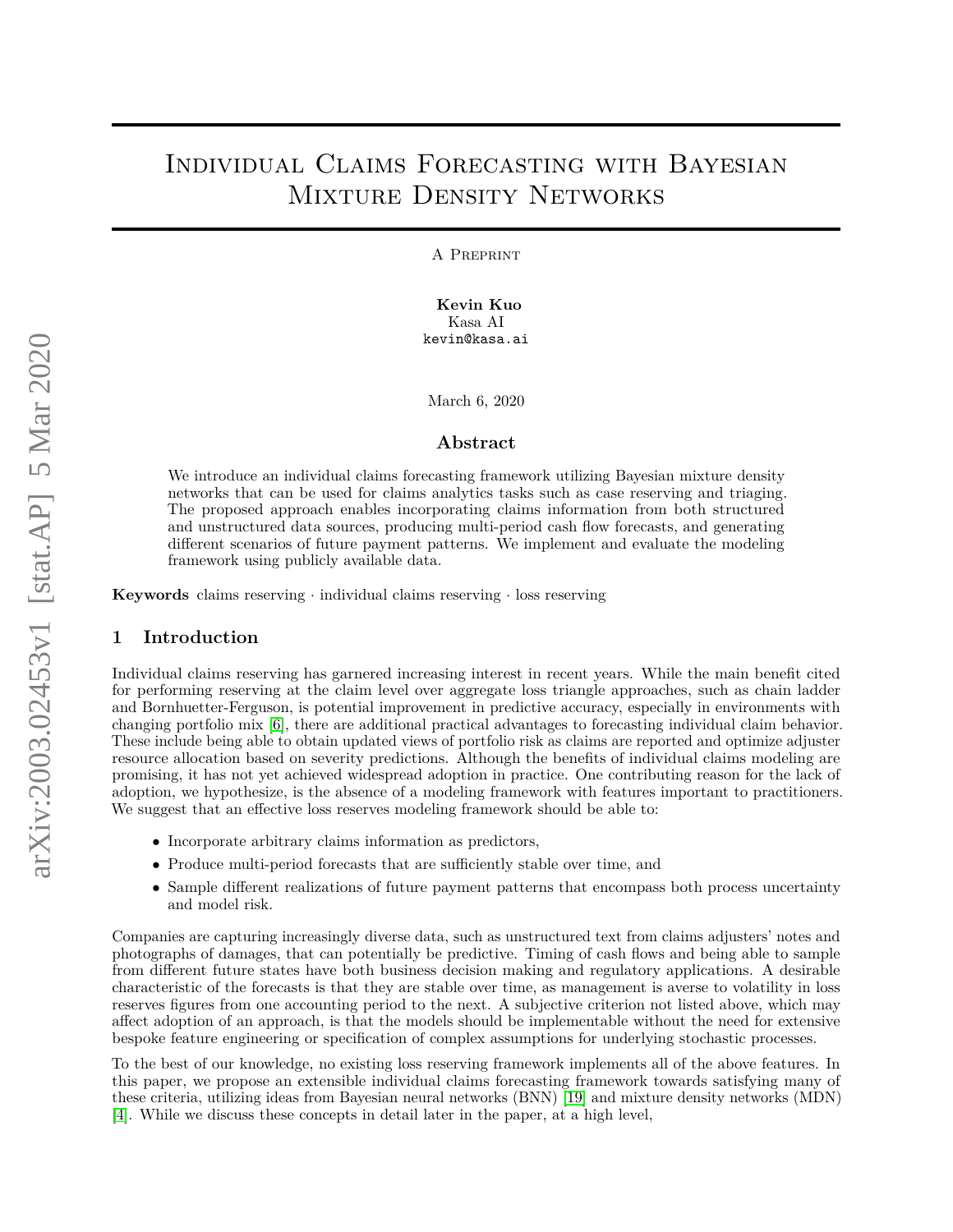- BNNs are non-linear supervised learning models that capture complex interactions among inputs, with prior distributions on model parameters; and
- MDNs are mixture models for conditional densities, where the mixture model parameters are the outputs of the neural network.

Concretely, our contributions are:

- Development of an individual claims forecasting framework based on Bayesian Mixture Density Networks (BMDN).
- Implementation of the proposed framework using publicly available claims-level data, which provides a baseline for future work to compare against.

# **2 Related Work**

Claims-level reserving is a fast-moving research area, and [\[6\]](#page-11-0) and [\[23\]](#page-11-3) provide recent surveys. Many of the current works in the area utilize machine learning (ML) techniques. Wüthrich [\[25\]](#page-11-4) introduces using machine learning algorithms to incorporate diverse claims characteristics inputs. It demonstrates a simple model where regression trees are used to predict the number of payments, and suggests extensions such as compound modeling to predict severity and bootstrap simulation to obtain prediction uncertainty. More recently, [\[7,](#page-11-5) [18,](#page-11-6) [3\]](#page-10-0) also utilize tree-based techniques for individual claims reserving. Another direction of research for the individual claims reserving problem are the generative approaches of, for example, [\[2,](#page-10-1) [20,](#page-11-7) [21\]](#page-11-8). In this latter category of methodologies, a set of distributional assumptions are posited for the different drivers of claims, such as time to the next payment and its amount. These distributions are fit to the data, then, with the obtained parameters, the modeler is able to perform simulations of future development paths by sampling from the fitted distributions. While this approach provides a natural way to obtain samples of future cash flow paths, the distributional assumptions may be too rigid in some cases. It is also difficult to incorporate individual claim characteristics; to differentiate among different characteristics, one would have to segment the claims and fit separate models to each group.

In formulating our framework, we also draw inspiration from machine learning approaches to aggregate triangle data, including [\[9,](#page-11-9) [8\]](#page-11-10), which embed a classical parametric loss reserving models into neural networks, and the DeepTriangle [\[16\]](#page-11-11) framework, whose neural network architecture we adapt for individual claims data.

# **3 Preliminaries**

We begin with a description of the loss reserving problem then briefly discuss BNN and MDN, two ideas that we incorporate into our claims forecasting neural network. As neural networks have been utilized and discussed extensively in recent loss reserving literature [\[9,](#page-11-9) [8,](#page-11-10) [16,](#page-11-11) [26,](#page-11-12) [10\]](#page-11-13), we defer discussion of neural network fundamentals to those works and the standard reference [\[11\]](#page-11-14). To aid the practicing actuary in consuming this paper, we expand on certain concepts when we introduce the proposed neural network architecture in Section [4.4.](#page-5-0)

We remark that in sections [3.2](#page-2-0) and [3.3,](#page-3-0) we discuss Bayesian inference and mixture density networks, respectively, in general, and provide details on our specific choices of distributions later on in the paper.

## **3.1 The Loss Reserving Problem**

Figure [1](#page-2-1) shows a diagram of the development of a typical claim. We first point out that there can be a time difference, known as the reporting lag, between an accident's occurrence and its reporting. The accidents which have been reported to the insurer, but not yet settled, are known as reported but not settled (RBNS) or, equivalently, incurred but not enough reported (IBNER) claims, while the accidents which have occurred but are yet unknown to the insurer are known as incurred but not reported (IBNR) claims. The reserving actuary is interested in estimating the ultimate loss amounts associated with accidents that have already occurred. As demonstrated in Figure [1,](#page-2-1) it is possible for a closed claim to re-open, and it is also possible for a claim to be closed without any cash flows.

In this paper, we are concerned with RBNS/IBNER, but not IBNR, claims, due to limitations of available data, as for IBNR claims we do not have individual claim feature information available. Also, the claims we study encompass closed claims to allow for the possibility of claim re-opening.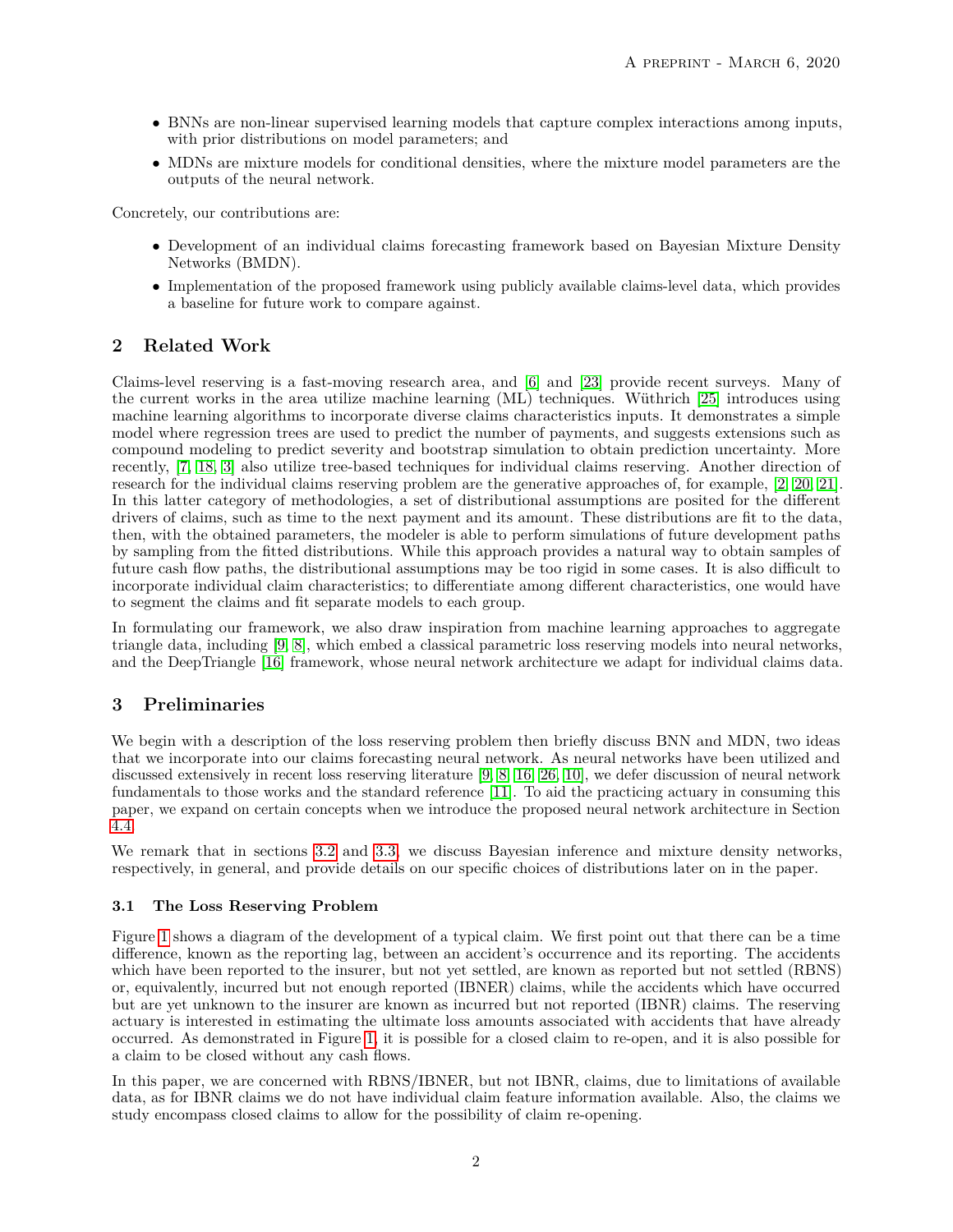

<span id="page-2-1"></span>Figure 1: Development of a claim

#### <span id="page-2-0"></span>**3.2 Bayesian Inference on Neural Networks**

In this section, we briefly discuss Bayesian inference on neural networks, following the discourse in [\[12\]](#page-11-15) and [\[5\]](#page-11-16).

Consider a neural network parameterized by weights *w* that takes input *x* and returns output *y*. We can view this general formulation as a probabilistic model  $P(y|x, w)$ ; as an example, in the case of linear regression where  $y \in \mathbb{R}$ , mean squared loss is specified, and constant variance is assumed,  $P(y|x, w)$  corresponds to a Gaussian distribution.

Rather than treating *w* as a fixed unknown parameter, we adapt a Bayesian perspective and treat *w* as a random variable with some prior distribution  $P(w)$ . The task is then to compute the posterior distribution  $P(w|x, y)$  given the training data. We can then calculate the posterior predictive distribution  $P(y^*|x^*) = \mathbb{E}_{P(w|x,y)}[P(y^*|x^*,w)]$ , where  $x^*$  is a new data point to be scored and  $Y^*$  the corresponding unknown response. However, determining *P*(*w*|*x, y*) analytically is intractable, and convergence of Markov chain Monte Carlo (MCMC) to the actual posterior for nontrivial neural networks is too slow to be feasible. Variational inference provides a workaround to this problem by approximating the posterior with a more tractable distribution  $q(w|\theta)$ , which is often chosen to come from the mean-field family, i.e.,  $q(z) = \prod_i q(z_i)$ , but can be more general [\[5\]](#page-11-16). We then formulate an optimization problem to find the parameters *θ*. Specifically, we minimize the Kullback-Leibler (KL) divergence from the true posterior distribution *P* to the approximate distribution *q*. KL divergence is defined in general for probability distributions *P* to *Q* as

<span id="page-2-3"></span><span id="page-2-2"></span>
$$
D_{KL}(Q||P) = \int q(x) \log \frac{q(x)}{p(x)} dx.
$$
\n(1)

Our optimization problem can then be stated as

$$
\theta^* = \arg\min_{\theta} D_{KL}(q(w|\theta) \| P(w|\mathcal{D}))
$$
\n(2)

$$
= \arg\min_{\theta} \int q(w|\theta) \log \frac{q(w|\theta)}{P(w|\mathcal{D})} dw
$$
\n(3)

$$
= \arg\min_{\theta} \int q(w|\theta) \log \frac{q(w|\theta)}{P(w)P(\mathcal{D}|w)} dw \tag{4}
$$

$$
= \arg\min_{\theta} D_{KL}(q(w|\theta) \| P(w)) - \mathbb{E}_{q(w|\theta)}[\log P(\mathcal{D}|w)] \tag{5}
$$

where  $\mathcal{D} = (x_i, y_i)_i$  is the training dataset. We remark that, in Equation [4,](#page-2-2) the  $P(\mathcal{D})$  term resulting from applying Bayes' theorem to  $P(w|\mathcal{D})$  disappears because it is irrelevant to the optimization.

Equation [5](#page-2-3) then gives us the optimization objective<sup>[1](#page-2-4)</sup>

$$
\mathcal{F}(\mathcal{D}, \theta) = D_{KL}(q(w|\theta) \| P(w)) - \mathbb{E}_{q(w|\theta)}[\log P(\mathcal{D}|w)].
$$
\n(6)

<span id="page-2-4"></span><sup>&</sup>lt;sup>1</sup>We note that  $-\mathcal{F}(\mathcal{D}, \theta)$  is often referred to as the evidence lower bound (ELBO) in the machine learning literature.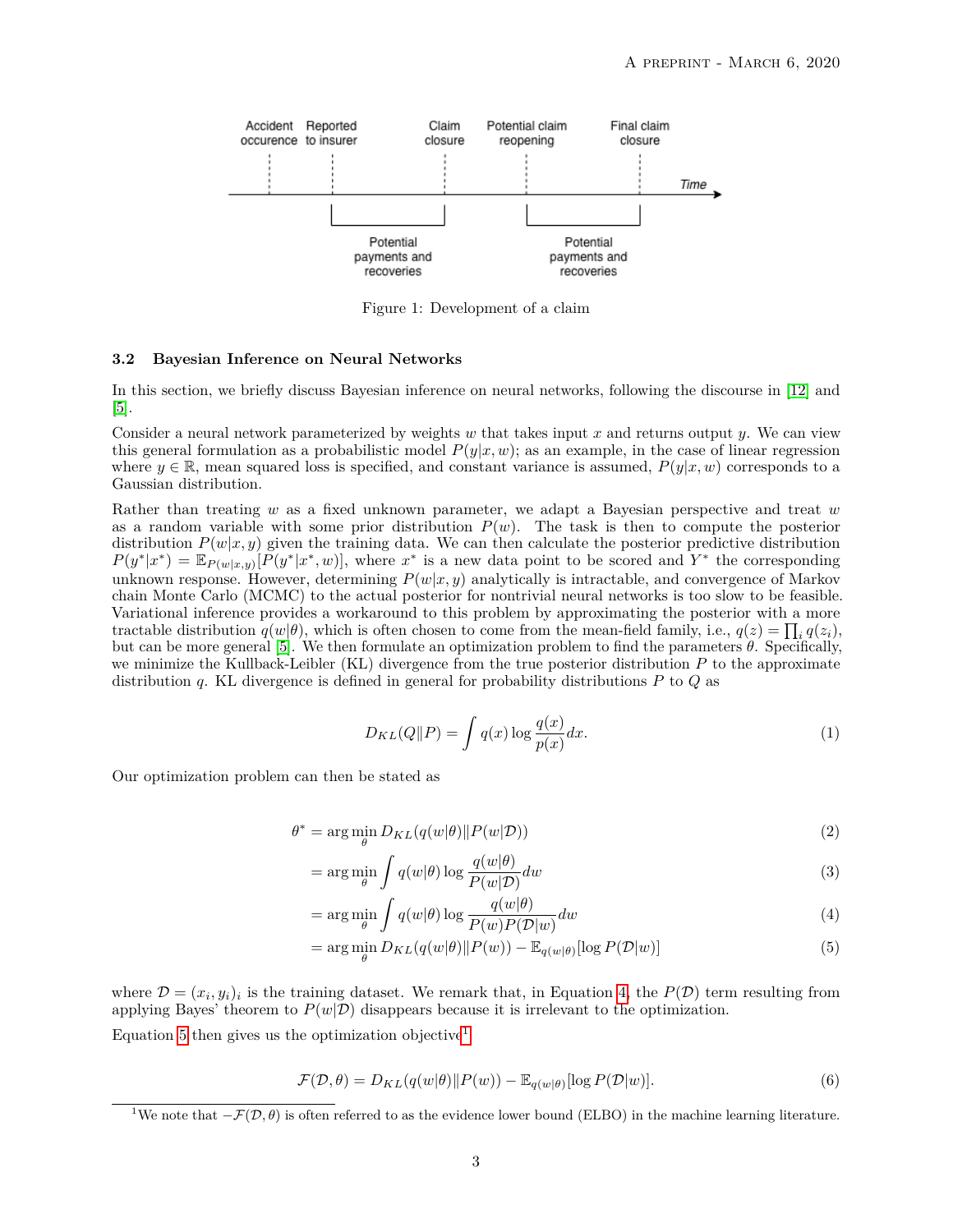In practice, during training, where  $D$  is randomly split into *M* mini-batches  $D_1, \ldots, D_M$ , we compute  $\mathcal{F}(\mathcal{D}, \theta) = \sum_{i=1}^{M} \mathcal{F}_i(\mathcal{D}_i, \theta)$ , where

$$
\mathcal{F}_i(\mathcal{D}_i, \theta) = \frac{|\mathcal{D}_i|}{|\mathcal{D}|} D_{KL}(q(w|\theta) || P(w)) - \mathbb{E}_{q(w|\theta)}[\log P(\mathcal{D}_i|w)],\tag{7}
$$

which we approximate with

$$
\mathcal{F}_i(\mathcal{D}_i, \theta) \approx \sum_{j=1}^{|\mathcal{D}_i|} \frac{1}{|\mathcal{D}|} (\log q(w^{(j)}|\theta) - \log P(w^{(j)})) - \log P(\mathcal{D}_i|w^{(j)}), \tag{8}
$$

where the  $w^{(j)}$  are sampled independently from  $q(w|\theta)$ . In other words, we sample from the weights distribution just once for each training sample.

#### <span id="page-3-0"></span>**3.3 Mixture Density Networks**

In practical applications, the response variables we try to predict often have multimodal distributions and exhibit heteroscedastic errors. This is particular relevant in forecasting claims cash flows since, in a given time period, there could be a large payment or little or no payment. An MDN allows the output to follow a mixture of arbitrary distributions and estimate each of its parameters with the neural network. Recall that a mixture distribution has a distribution function of the form

$$
F(z) = \sum_{i=1}^{n} w_i P_i(z),
$$
\n(9)

where each  $w_i \geq 0$ ,  $\sum w_i = 1$ , and *n* is the number of component distributions  $P_i$ . Letting  $P$  denote the union of the sets of parameters for the distributions  $P_1, \ldots, P_n$ , the neural network must then output  $n + |\mathcal{P}|$ values. The first *n* values determine the categorical distribution of the mixing weights, and the  $|\mathcal{P}|$  outputs parameterize the component distributions.

By obtaining distributions rather than single points as prediction outputs, we also gain a straightforward mechanism to quantify the uncertainty of individual cash flow forecasts.

We emphasize now the difference between the uncertainty captured by specifying a distribution as the neural network's output, as discussed here, and the uncertainty in the weight distribution, as discussed in Section [3.2.](#page-2-0) The former corresponds to the irreducible pure randomness, while the latter reflects uncertainty in parameter estimation.

# **4 Data and Model**

In this section, we describe the data used for our experiments and the proposed model. The dataset used and relevant code are available on  $G$ itHub.<sup>[2](#page-3-1)</sup> The experiments are implemented using the R programming language [\[22\]](#page-11-17) and TensorFlow [\[1\]](#page-10-2).

#### **4.1 Data**

We utilize the individual claims history simulator of [\[10\]](#page-11-13) to generate data for our experiments. For each claim, we have the following static information: line of business, labor sector of the injured, accident year, accident quarter, age of the injured, part of body injured, and the reporting year. In addition, we also have 12 years of claim development information, in the form of cash flows and claims statuses (whether the claim is open or not). The generated claims history exhibit behaviors such as negative cash flows for recoveries and late reporting, which mimic realistic scenarios.

Since we only have claims data and not policy level and exposure data, we study only reported claims.

<span id="page-3-1"></span> $^{2}$ <https://github.com/kasaai/bnn-claims>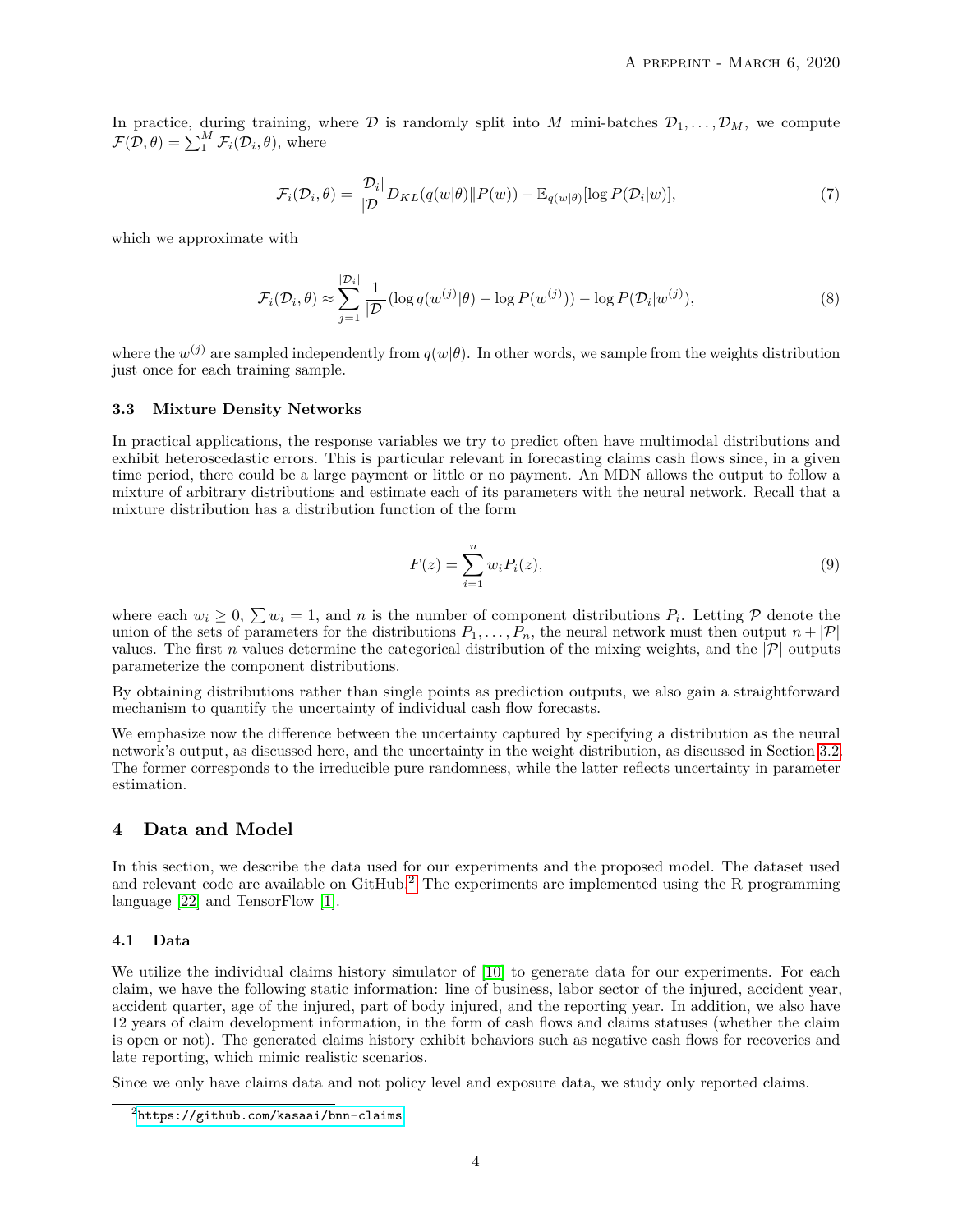#### **4.2 Experiment Setup**

We first simulate approximately  $500,000^3$  $500,000^3$  claims using the simulator, which provides us with the full development history of these claims. The claims cover accident years 1994 to 2005. Since we are concerned with reported claims, we remove claims with report date after 2005, which leaves us with  $N = 497,516$  claims. In this paper, we assume that each claim is fully developed at development year 11 (note that in the dataset the first development year is denoted year 0). More formally, we can represent the dataset as the collection

$$
\mathcal{D} = \{ (X^{(j)}, (C_i^{(j)})_{0 \le i \le 11}, (S_i^{(j)})_{0 \le i \le 11}) : j \in 1, \dots, N \},\tag{10}
$$

where  $X, (C_i)$ , and  $(S_i)$  denote the static claim features, incremental cash flow sequences, and claim status sequences, respectively, and *j* indexes the claims.

To create the training and testing sets, we select year 2005 as the evaluation year cutoff. For the training set, any cash flow information available after 2005 is removed. In symbols, we have

$$
\mathcal{D}_{\text{train}} = \{ (X^{(j)}, (C_i^{(j)}), (S_i^{(j)})): i + \text{AY}^{(j)} \le 2005, j \in 1, \dots, N \},\tag{11}
$$

where  $AY^{(j)}$  denotes the accident year associated with claim *j*.

For each claim in the training set, we create a training sample for each time period after development year 0. The response variable consists of cash flow information available as of the end of each time period until the evaluation year cutoff, and predictors are derived from information available before the time period. For a claim *j*, we have the following input-output pairs:

$$
\{((X^{(j)}, (C_0^{(j)}, \ldots, C_i^{(j)}), (S_0^{(j)}, \ldots, S_i^{(j)})), (C_{i+1}^{(j)}, \ldots, C_{k}^{(j)})) : i = 0, \ldots, k^{(j)} - 1\},\tag{12}
$$

<span id="page-4-1"></span>where  $k^{(j)}$  denotes the latest development year for which data is available for claim  $j$  in the training set. As an example, if a claim has an accident year of 2000, five training samples are created. The first training sample has cash flows from 2001 to 2005 for the response and one cash flow value from 2000 for the predictor, while the last training sample has only the cash flow in year 2005 for the response and cash flows from 2000 to 2004 for the predictor.

We note here that we do not predict future claim statuses. As we will discuss in Section [4.4.4,](#page-6-0) our output distributions, which contain point masses at zero, can accommodate behaviors of both open and closed claims.

The training samples in Equation [12](#page-4-1) undergo additional transformations before they are used for training our model. We discuss these transformations in detail in the next section.

#### <span id="page-4-2"></span>**4.3 Feature Engineering**

We exhibit the predictors used and associated transformations in Table [1.](#page-5-1) In the raw simulated data, each time period has a cash flow amount along with a claim open status indicator associated with it. We take the cash flow value and derive two variables from it: the paid loss and the recovery, corresponding to the positive part and negative part of the cash flow, respectively. In other words, for each claim and for each time step, at most one of paid loss and recovery can be nonzero. For predictors, both the paid losses and recoveries are centered and scaled with respect to all instances of their values in the training set. The response cash flow values are not normalized.

Claim status indicator, which is a scalar value of 0 or 1, is one-hot encoded (i.e., represented using dummy variables); for each training sample, a claim status value is available for each time step.

Development year is defined as the number of years since the accident occurred. It is then scaled to [0*,* 1].

The static claim characteristic variables include age, line of business, occupation of the claimant, and the injured body part. Of these, age is numeric while the others are categorical. We center and scale the age variable and integer-index the others, which are fed into embedding layers [\[13\]](#page-11-18), discussed in the next section.

As noted in the previous section, the response variable and the sequence predictors can have different lengths (in terms of time steps) from one sample to the next. To facilitate computation, we pre-pad and post-pad the sequences with a predetermined masking value (we use 99999) so that all sequences have a fixed length of 11.

<span id="page-4-0"></span><sup>&</sup>lt;sup>3</sup>The number of claims generated is stochastic; in our case, we draw 500,904 claims.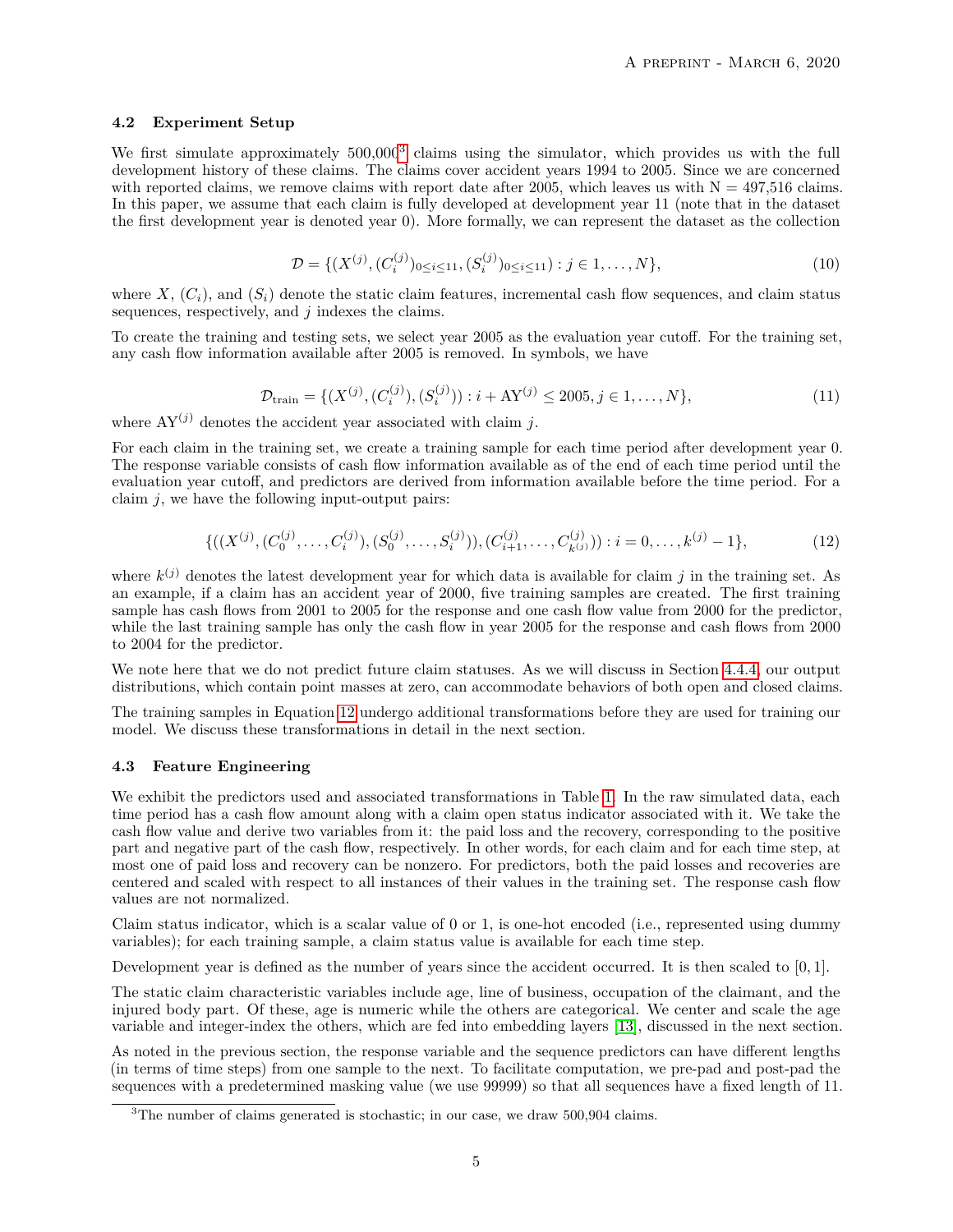| Variable                | Type                 | Preprocessing       |
|-------------------------|----------------------|---------------------|
| Paid loss history       | Numeric sequence     | Centered and scaled |
| Recovery history        | Numeric sequence     | Centered and scaled |
| Claim status history    | Categorical sequence | One-hot encoded     |
| Development year        | Integer              | Scaled to $[0, 1]$  |
| Age                     | Numeric              | Centered and scaled |
| Line of business        | Categorical          | Indexed             |
| Claim code (occupation) | Categorical          | Indexed             |
| Injured part            | Categorical          | Indexed             |

<span id="page-5-1"></span>Table 1: Predictor variable and transformations.



<span id="page-5-2"></span>Figure 2: Claims forecasting model architecture. Note that the weights for the variational dense layers are shared across time steps.

## <span id="page-5-0"></span>**4.4 Claims Forecasting Model**

We utilize an encoder-decoder architecture with sequence output similar to the model proposed by [\[16\]](#page-11-11). The architecture is illustrated in Figure [2.](#page-5-2) We first provide a brief overview of the architecture, then provide details on specific components later in the section.

The output in our case is the future sequence of distributions of loss payments, and the input is the cash flow and claim status history along with static claim characteristics.

Static categorical variable inputs, such as labor sector of the injured, are indexed, then connected to embedding layers [\[13\]](#page-11-18) and sequential data, including payments and claim statuses, are connected to long short-term memory (LSTM) layers [\[14\]](#page-11-19).

The encoded inputs are concatenated together, then repeated 11 times before being passed to a decoder LSTM layer which returns a sequence. The length of this output sequence is so chosen to match our requirement to forecast a maximum of 11 steps into the future. Each time step of this sequence is connected to two dense variational layers, each of which parameterizes an output distribution, corresponding to paid losses and recoveries, respectively. The weights of the dense variational layer (for paid loss and recovery) are each shared across the time steps. In other words, for each training sample, we output two 11-dimensional random variables, each of which can be considered as a collection of 11 independent but non-identically distributed random variables.

We use the same loss function for each output and weight them equally for model optimization. The loss function is the negative log-likelihood given the target data with an adjustment for variable output lengths which we discuss in detail in Section [4.4.5.](#page-7-0)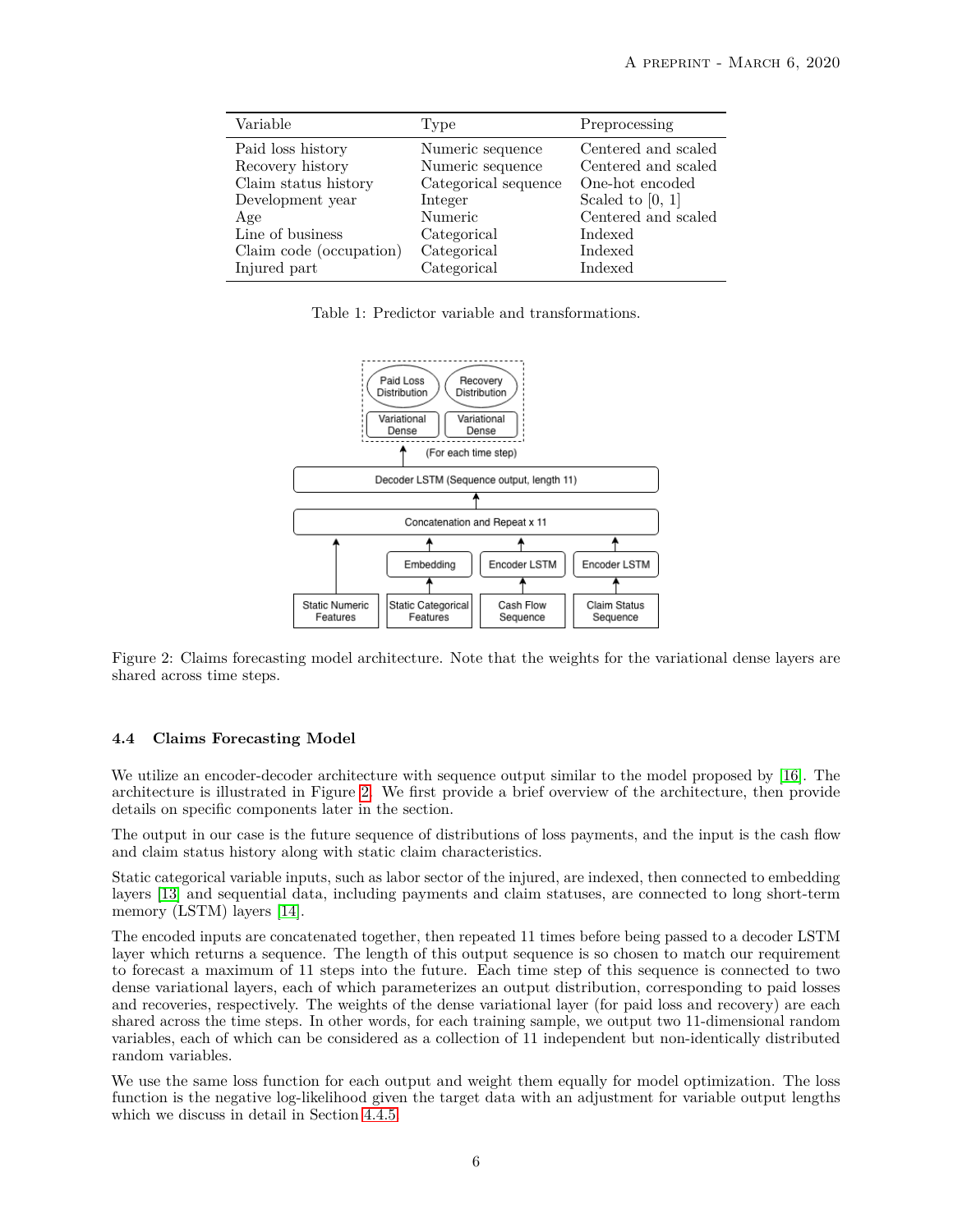In the remainder of this section, we discuss in more detail embedding layers, LSTM, our choices of the variational and distribution layers, the loss function, and model training.

#### **4.4.1 Embedding Layer**

An embedding layer maps each level of a categorical variable to a fixed-length vector in *n*-dimensional Euclidean space. The value of *n* is a hyperparameter chosen by the modeler; in our case we select  $n = 2$  for all embedding layers, which means we map each factor level to a point in  $\mathbb{R}^2$ . In contrast to data-preprocessing dimensionality techniques such as principal component analysis (PCA) or t-distributed stochastic neighbor embedding (t-SNE), the values of the embeddings are learned during training of the neural network.

#### **4.4.2 Long Short-Term Memory**

LSTM is a type of recurrent neural network (RNN) architecture that is appropriate for sequential data, such as natural language or time series (our use case). Empirically, LSTM is more apt at handling data with longer term dependencies than simple RNN [\[17\]](#page-11-20). In our model, for both of the sequence input encoders and the decoder, we utilize a single layer of LSTM with 3 hidden units. We found that these relatively small modules provided reasonable results, but did not perform comprehensive tuning to test deeper and larger architectures.

#### **4.4.3 Dense Variational Layer**

We choose Gaussians for both the prior and surrogate posterior distributions over the weights of the dense layers. The prior distribution is constrained to have zero mean and unit variance while for the surrogate posterior both the mean and variance are trainable. Symbolically, if we let *w* denote the weights associated with each dense layer, we have

$$
P(w) = \mathcal{N}(0, I) \text{ and } \tag{13}
$$

$$
q(w|\theta) = \mathcal{N}(\mu(\theta), \sigma(\theta)),\tag{14}
$$

where  $\theta$  represents trainable parameters. The KL term associated with estimation, as described in Section [3.2,](#page-2-0) is added to the neural network loss during optimization. The dense layers each output four units to parameterize the output distributions which we discuss next.

#### <span id="page-6-0"></span>**4.4.4 Output Distribution**

For each of the 11 time steps we forecast, we parameterize two distributions, one for paid losses and one for recoveries. Each of the distributions is chosen to be a mixture of a shifted log-normal distribution and a deterministic degenerate distribution localized at zero, representing cash flow and no cash flow, respectively. Denoting  $\{v_1, \ldots, v_4\}$  to be the output of the preceding dense variational layer, we have the following as the distribution function:

$$
F(y) = w_1(v_1, v_2)P(y; v_3, (\alpha + \lambda \sigma(\beta v_4))^2) + w_2(v_1, v_2)F_0(y).
$$
\n(15)

<span id="page-6-1"></span>We now describe the components of Equation [15.](#page-6-1) First,

$$
w_i = \frac{e^{v_i}}{e^{v_1} + e^{v_2}} \quad (i = 1, 2)
$$
\n(16)

are the normalized mixing weights.  $P(y; \mu, \sigma^2)$  denotes the distribution function for a log-normal distribution with location and scale parameters  $\mu$  and  $\sigma$ , respectively, shifted to the left by 0.001 to accommodate zeros in the data. In other words, if  $Y \sim LN(\mu, \sigma^2)$ , then  $Y - 0.001 \sim P$ . This modification is necessary because we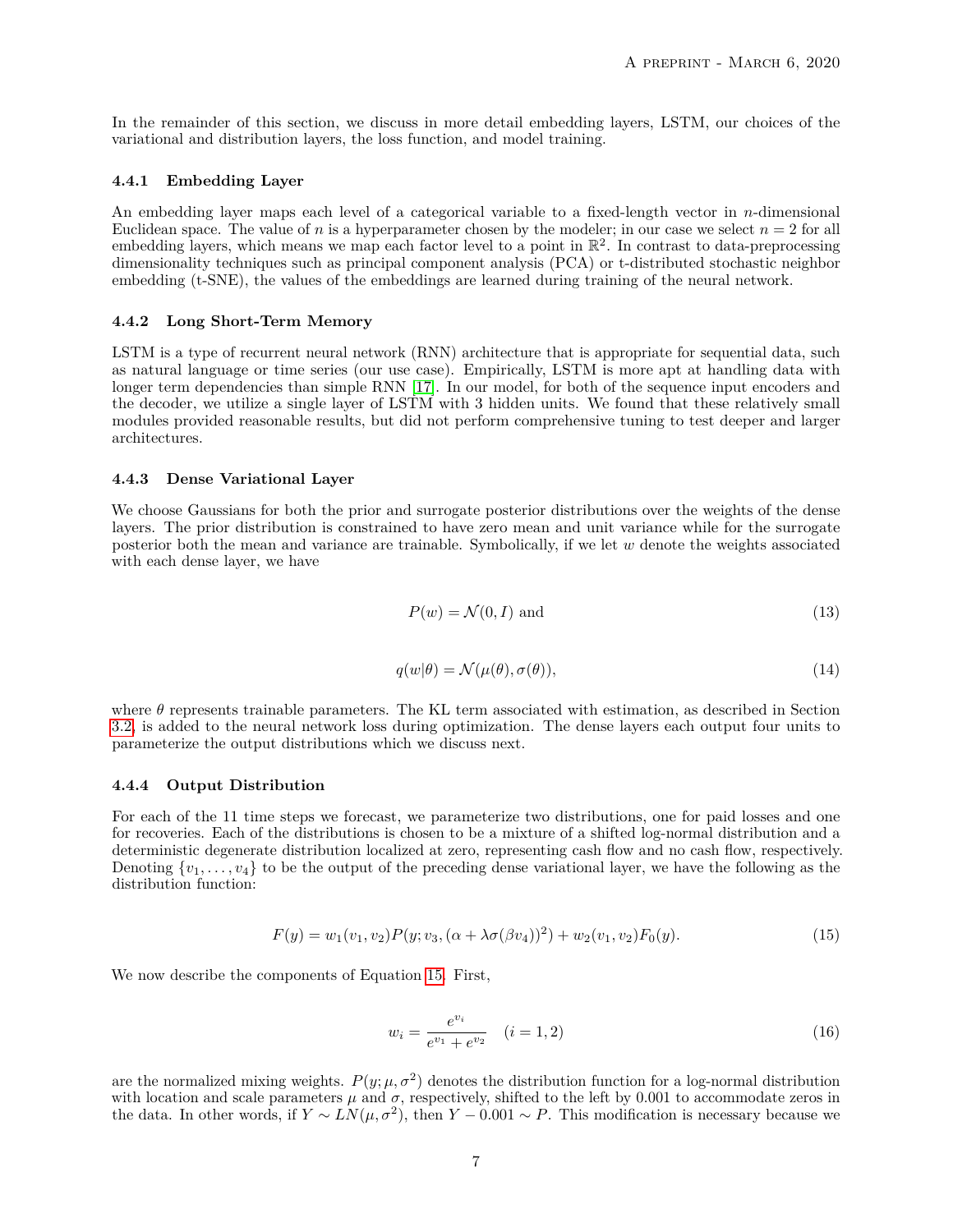have zero cash flows in the response sequences, and computing the likelihood becomes problematic since the support of the log-normal distribution does not contain zero.<sup>[4](#page-7-1)</sup>

$$
F_0(y) = \begin{cases} 1, & \text{if } y \ge 0 \\ 0, & \text{if } y < 0 \end{cases} \tag{17}
$$

is the distribution function for the deterministic distribution, and  $\sigma$  is the sigmoid function defined as

$$
\sigma(t) = \frac{1}{1 + e^{-t}}.\tag{18}
$$

In Equation [15,](#page-6-1) the constants  $\alpha, \beta > 0$  are included for numerical stability and can be tuned as hyperparameters, although we set them to 0.001 and 0.01, respectively, for our experiments. The purpose of  $\lambda$  is also numerical stability, as the scale parameter of the log-normal distribution is hard to learn in practice, so we bound it above by a constant. In our experiments we fix it to be 0*.*7.

The net loss prediction for each development year is then the difference of the paid loss and recovery amounts. We assume that the output distributions, conditional on their parameters, are independent across the time steps, which facilitates the derivation of the loss function in the next section. We remark that this is a weakness of our approach, since the independence assumption is not fulfilled in practice.

#### <span id="page-7-0"></span>**4.4.5 Loss Function**

We calculate the log-likelihood loss for each output by computing the log probability of the true labels with respect to the output distributions. As mentioned in Section [4.3,](#page-4-2) the output sequences may contain masking values that need to be adjusted. Specifically, we marginalize out the components with the masking values. Formally, for a given training sample, let *M* denote the masking constant,  $Y = (Y_1, \ldots, Y_{11})$  denote a single output sequence,  $Y_{\mathcal{T}_M} = (Y_i : Y_i = M)$ , and, abusing notation, also let  $\mathcal{T}_M = \{i : Y_i = M\}$ . Then,

$$
f_{Y\setminus Y_{\mathcal{T}_M}}(Y) = \int_{Y_{\mathcal{T}_M}} f(Y) dY_{\mathcal{T}_M} \tag{19}
$$

$$
=\int_{Y_{\mathcal{T}_M}} f(Y \setminus Y_{\mathcal{T}_M}, Y_{\mathcal{T}_M}) dY_{\mathcal{T}_M} \tag{20}
$$

$$
= f_{Y\setminus Y_{\mathcal{T}_M}}(Y\setminus Y_{\mathcal{T}_M}) \int_{Y_{\mathcal{T}_M}} f_{Y_{\mathcal{T}_M}}(Y_{\mathcal{T}_M}) dY_{\mathcal{T}_M} \quad \text{(by independence)} \tag{21}
$$

$$
=f_{Y\setminus Y_{\mathcal{T}_M}}(Y\setminus Y_{\mathcal{T}_M})\tag{22}
$$

$$
= \prod_{i \notin \mathcal{T}_M} f_{Y_i}(Y_i) \quad \text{(by independence)}.
$$
 (23)

The adjusted log-likelihood for a single training sample then becomes

$$
\log \mathcal{L}(Y) = \log f_{Y \setminus Y_{\mathcal{T}_M}}(Y) \tag{24}
$$

$$
= \log \prod_{i \notin \mathcal{T}_M} f_{Y_i}(Y_i)
$$
\n<sup>(25)</sup>

$$
=\sum_{i=1}^{T}\log f_{Y_i}(Y_i),\tag{26}
$$

where *T* is min  $\mathcal{T}_M - 1$  if  $\mathcal{T}_M$  is nonempty and 11 otherwise.

Hence, the log-likelihood associated with a training sample is the sum of the log probabilities of the nonmasked elements. The negative log-likelihood, summed with the KL term associated with the variational

<span id="page-7-1"></span><sup>4</sup>As of the writing of this paper, TensorFlow Probability attempts to evaluate all terms in the likelihood of the mixture.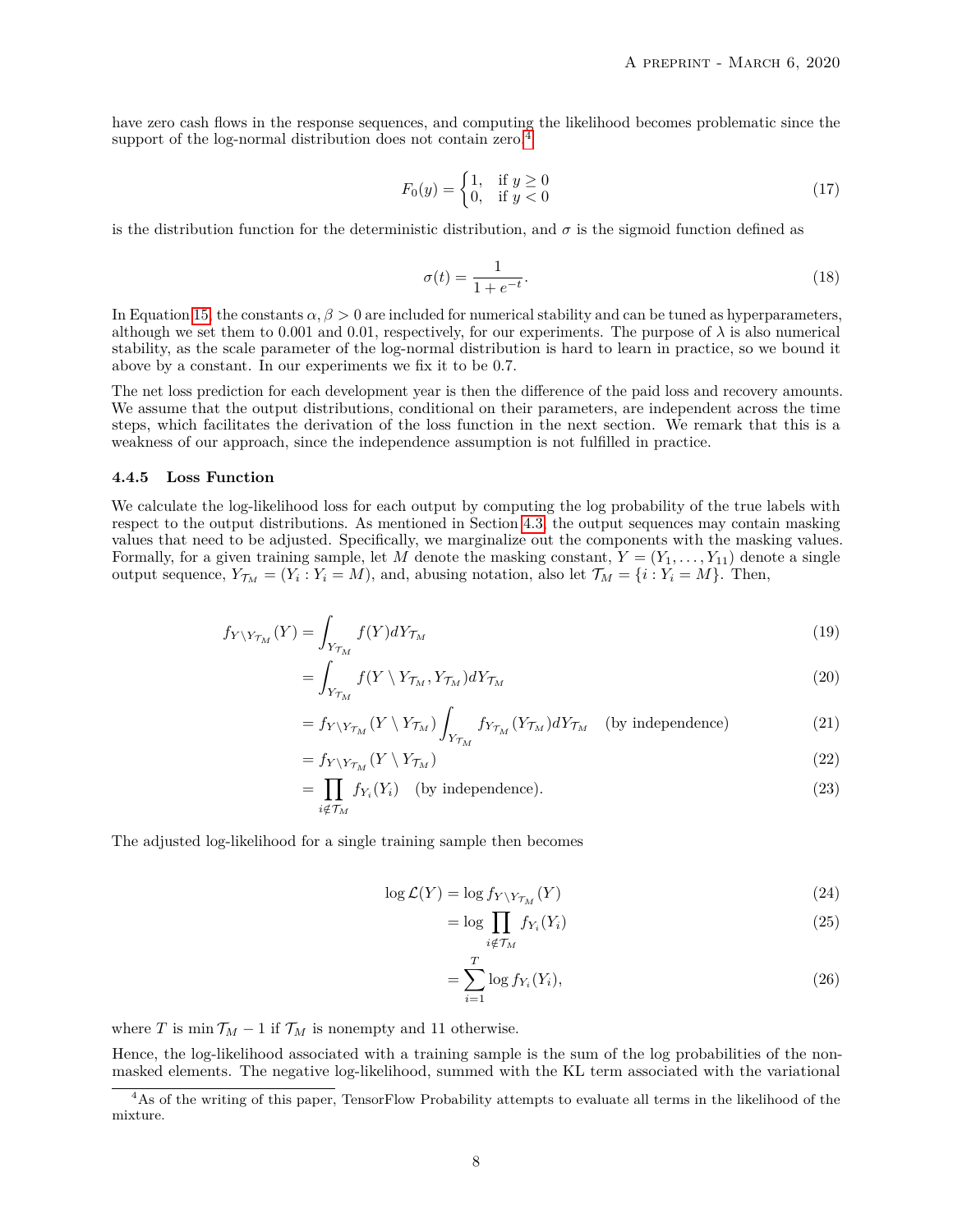layers, discussed in Section [3.2,](#page-2-0) comprise the total network loss for optimization. The contribution of a single training sample to the loss is then

$$
\sum_{i=1}^{T} \log f_{Y_i}(Y_i) + \frac{1}{|\mathcal{D}|} \sum_{k=1}^{2} D_{KL}(q_k(w_k|\theta_k) \| P_k(w_k)),\tag{27}
$$

where  $k = 1, 2$  correspond to variational layers for parameterizing the paid loss and recovery distributions, respectively.

## **4.4.6 Training and Scoring**

We use a random subset of the training set consisting of 5% of the records as the validation set for determining early stopping and scheduling the learning rate. For optimizing the neural network, we use stochastic gradient descent with an initial learning rate of  $0.01$  and a minibatch size of 100,000, and halve the learning rate when there is no improvement in the validation loss for five epochs. Training is stopped early when the validation loss does not improve for ten epochs; we cap the maximum number of epochs at 100. Here, an *epoch* refers to a complete iteration through our training dataset, and the *minibatch* size refers to how many training samples we randomly sample for each gradient descent step.

To forecast an individual claim, we construct a scoring data point by using all data available to us as of the evaluation date cutoff. In other words, the last elements of the predictor cash flow sequences correspond to the actual value from the cutoff year. Hence, in the output sequence, the first element corresponds to the prediction of the cash flow distribution of the year after the cutoff.

Recall that our model weights are a random variable, so each time we score a new data point, we are sampling from the distribution of model weights and expect to obtain different parameters for the distributions of cash flows. The output distributions themselves are also stochastic and can be sampled from. Following [\[15\]](#page-11-21), we refer to the former variability as *epistemic* uncertainty and the latter as *aleatoric* uncertainty. Epistemic uncertainty reflects uncertainty about our model which can be reduced given more training data, while aleatoric uncertainty reflects the irreducible noise in the observations. In actuarial science literature, these concepts are also known as parameter estimation uncertainty and process uncertainty, respectively [\[24\]](#page-11-22).

Generating a distribution of future paths of cash flows amounts to repeating the procedure of drawing a model from its distribution, calculating the output distribution parameters using the drawn model, then drawing a sample of cash flows from the distribution. Since we decompose the cash flows into paid losses and recoveries, we can obtain net amounts by subtracting the generated recoveries from the generated paid losses.

If we were only interested in point estimates, we can avoid sampling the output distributions and simply compute their means, since given the model weights we have closed form expressions for the distributions given by Equation [15.](#page-6-1) Note that we would still have to sample the model weights.

# **5 Results and Discussion**

We evaluate our modeling framework by qualitatively inspecting samples paths generated for an individual claim and also comparing the aggregate estimate of unpaid claims with a chain ladder estimate. We note that, to the best of our knowledge, prior to the current paper, there is not a benchmark for individual claims forecasts. We also discuss the extensibility of our approach to accommodate company specific data elements and expert knowledge.

# **5.1 Individual Claim Forecasts**

Figure [3](#page-9-0) shows various posterior densities, obtained by sampling the model weights 1,000 times, of parameters for the output distributions of a single claim. Our model assigns a higher probability of payment in the next year along with more variability around that probability. It can be seen that the expected probability of a payment decreases as we forecast further into the future. Given that a loss payment occurs, we see from the middle and bottom plots that both the expected value and the variability for both the mean and variance of the log-normal distributions increase with time. In other words, for this particular claim, loss payments become less likely as time goes on, but if they occur, they tend to be more severe and the model is less certain about the severity distribution.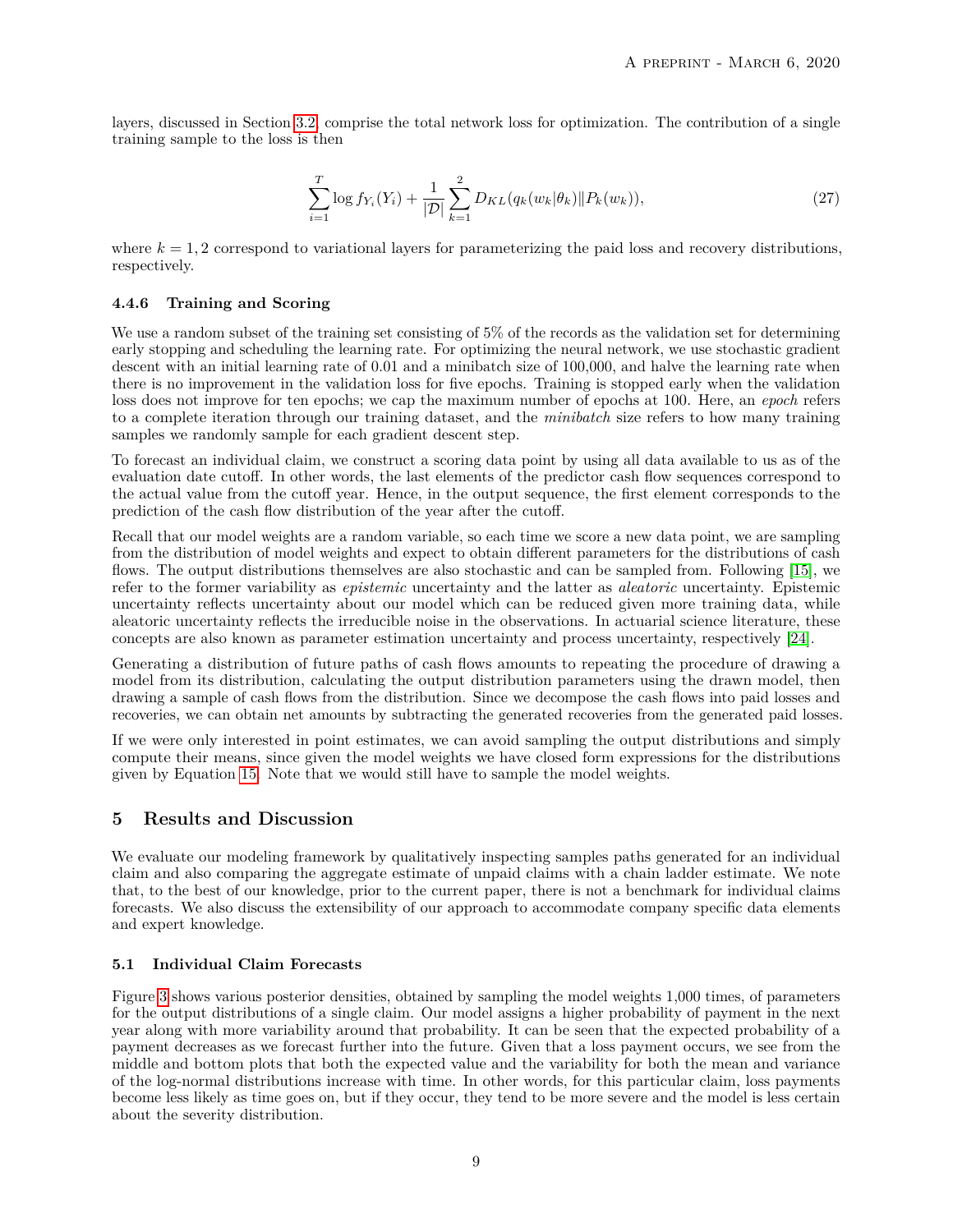

Figure 3: Posterior distributions for a single claim at development year 4. (Top) Payment probability. (Middle) Mean of loss payment distribution. (Bottom) Log variance of payment distribution.

<span id="page-9-0"></span>

<span id="page-9-1"></span>Figure 4: 1,000 samples of cumulative cash flow paths for a single claim. The training data includes development year 4 and the predictions begin in development year 5.

In Figure [4](#page-9-1) we show plausible future developments of the claim. Note that one thousand samples are drawn, so the handful of scenarios that present large payments represents a small portion of the paths, which is consistent with the distributions of parameters we see above.

# **5.2 Aggregate estimates**

To compute a point estimate for the total unpaid losses, we score each claim once (i.e., sample from the weights distribution once) to obtain a distribution for each time step for paid losses and recoveries. We then compute the means of the paid loss and recovery distributions and take the differences to obtain the net cash flow amount. The final unpaid loss estimate is then the sum of all the net amounts up to and including development year 11. Since there is randomness in the neural network weight initialization, we instantiate and train the model 10 times, and take the average of the predicted future paid losses across the 10-model ensemble. In practice, one could distribute the prediction procedure over a computing cluster and draw more samples for an even more stable estimate.

For the chain ladder development method benchmark, we aggregate the data into a report year triangle (to exclude IBNR), calculate ultimate losses using all-year weighted age-to-age factors, then subtract the already paid amounts to arrive at the unpaid estimate. The unpaid amounts from the two approaches are then compared to the actual unpaid amounts. The results are shown in Table [2.](#page-10-3)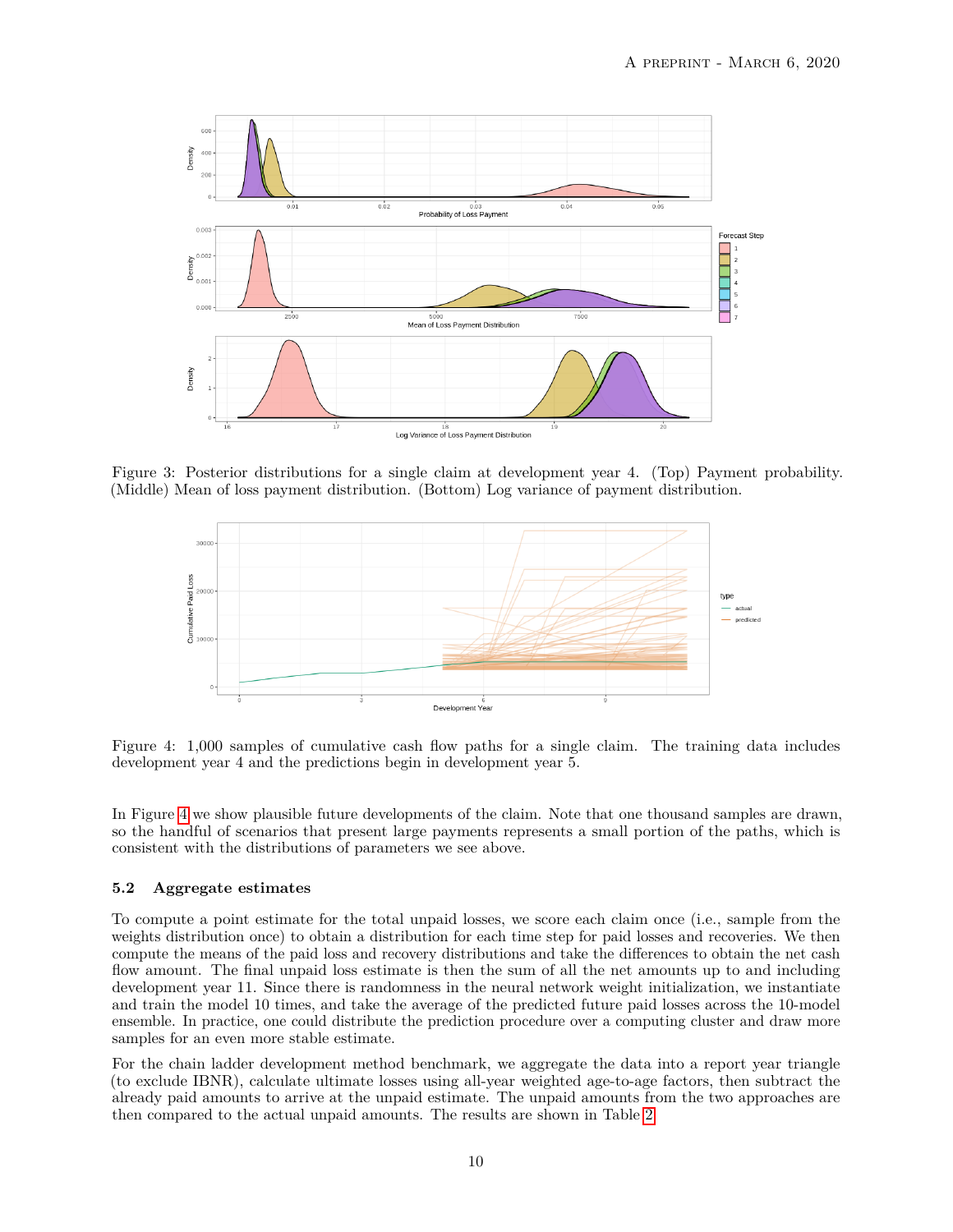| Model                                              | Forecast                                  | Error                  |
|----------------------------------------------------|-------------------------------------------|------------------------|
| Actual<br>Chain Ladder<br>Ours (10-Model Ensemble) | 109,216,388<br>108,040,572<br>102,502,710 | $-1.08\%$<br>$-6.15\%$ |

<span id="page-10-3"></span>Table 2: Aggregate forecast results.

While we are not improving on chain ladder estimates at the aggregate level for this particular simulated dataset, our approach is able to provide individual claims forecasts, which are interesting in their own right.

#### **5.3 Extensibility**

One of the primary advantages of neural networks is their flexibility. Considering the architecture described in Section [4.4,](#page-5-0) we can include additional predictors by appending additional input layers. These inputs can be unstructured and we can leverage appropriate techniques to process them before combining with the existing features. For example, we may utilize convolutional layers to transform image inputs and recurrent layers to transform audio or text inputs.

The forms of the output distributions can also be customized. We choose a log-normal mixture for our dataset, but depending on the specific book of business, one may want to specify a different distribution, such as a Gamma or a Gaussian. As we have done in constraining the scale parameter of the log-normal distribution, the modeler also has the ability to bound or fix specific parameters as situations call for them.

# **6 Conclusion**

We have introduced a framework for individual claims forecasting that can be utilized in loss reserving. By leveraging Bayesian neural networks and stochastic output layers, our approach provides ways to learn uncertainty from the data. It is also able to produce cash flow estimates for multiple future time periods. Experiments confirm that the approach gives reasonable results and provides a viable candidate for future work on individual claims forecasting to benchmark against.

There are a few potential avenues for enhancements and extensions, including larger scale simulations to evaluate the quality of uncertainty estimates, evaluating against new datasets, and relaxing simplifying assumptions, such as the independence of time steps to obtain more internally consistent forecasts. One main limitation of the proposed approach and experiments is that we focus on reported claims only. With access to policy level data, a particularly interesting direction of research would be to extend the approach to also estimate IBNR claims.

#### **Acknowledgments**

We thank Sigrid Keydana, Daniel Falbel, Mario Wüthrich, and volunteers from the Casualty Actuarial Society (CAS) for helpful discussions. This work is supported by the CAS.

# **References**

- <span id="page-10-2"></span>[1] M. Abadi, A. Agarwal, P. Barham, E. Brevdo, Z. Chen, C. Citro, G. S. Corrado, A. Davis, J. Dean, M. Devin, S. Ghemawat, I. Goodfellow, A. Harp, G. Irving, M. Isard, Y. Jia, R. Jozefowicz, L. Kaiser, M. Kudlur, J. Levenberg, D. Mané, R. Monga, S. Moore, D. Murray, C. Olah, M. Schuster, J. Shlens, B. Steiner, I. Sutskever, K. Talwar, P. Tucker, V. Vanhoucke, V. Vasudevan, F. Viégas, O. Vinyals, P. Warden, M. Wattenberg, M. Wicke, Y. Yu, and X. Zheng. TensorFlow: Large-scale machine learning on heterogeneous systems, 2015. Software available from tensorflow.org.
- <span id="page-10-1"></span>[2] K. Antonio and R. Plat. Micro-level stochastic loss reserving for general insurance. *Scandinavian Actuarial Journal*, 2014(7):649–669, 2014.
- <span id="page-10-0"></span>[3] M. Baudry and C. Y. Robert. A machine learning approach for individual claims reserving in insurance. *Applied Stochastic Models in Business and Industry*.